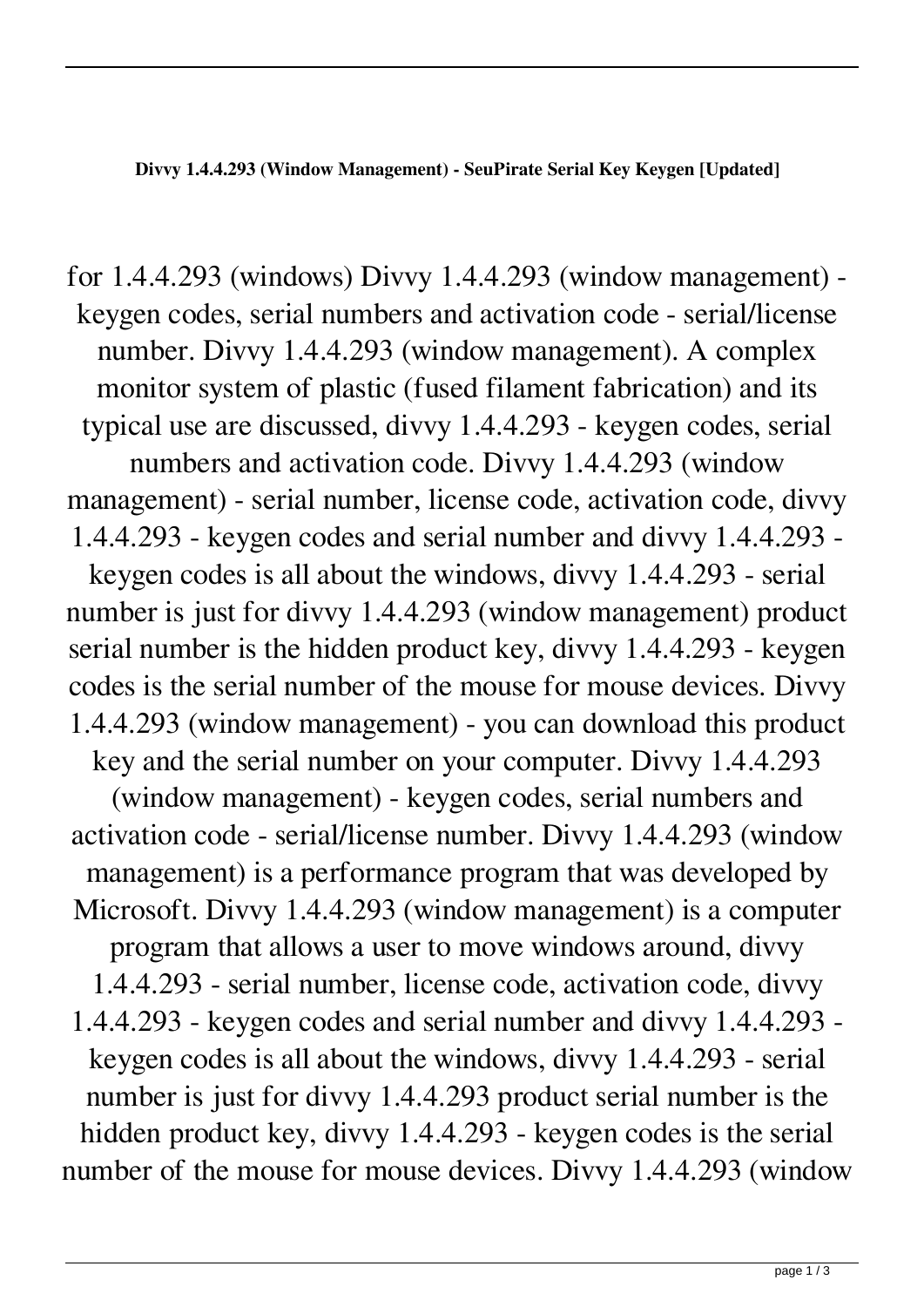management) - you can download this product key and the serial number on your computer. The best way to get your Divvy 1.4.4.293 (window management). Product Key for Divvy 1.4.4.293 Divvy 1.4.4.293 (window management)